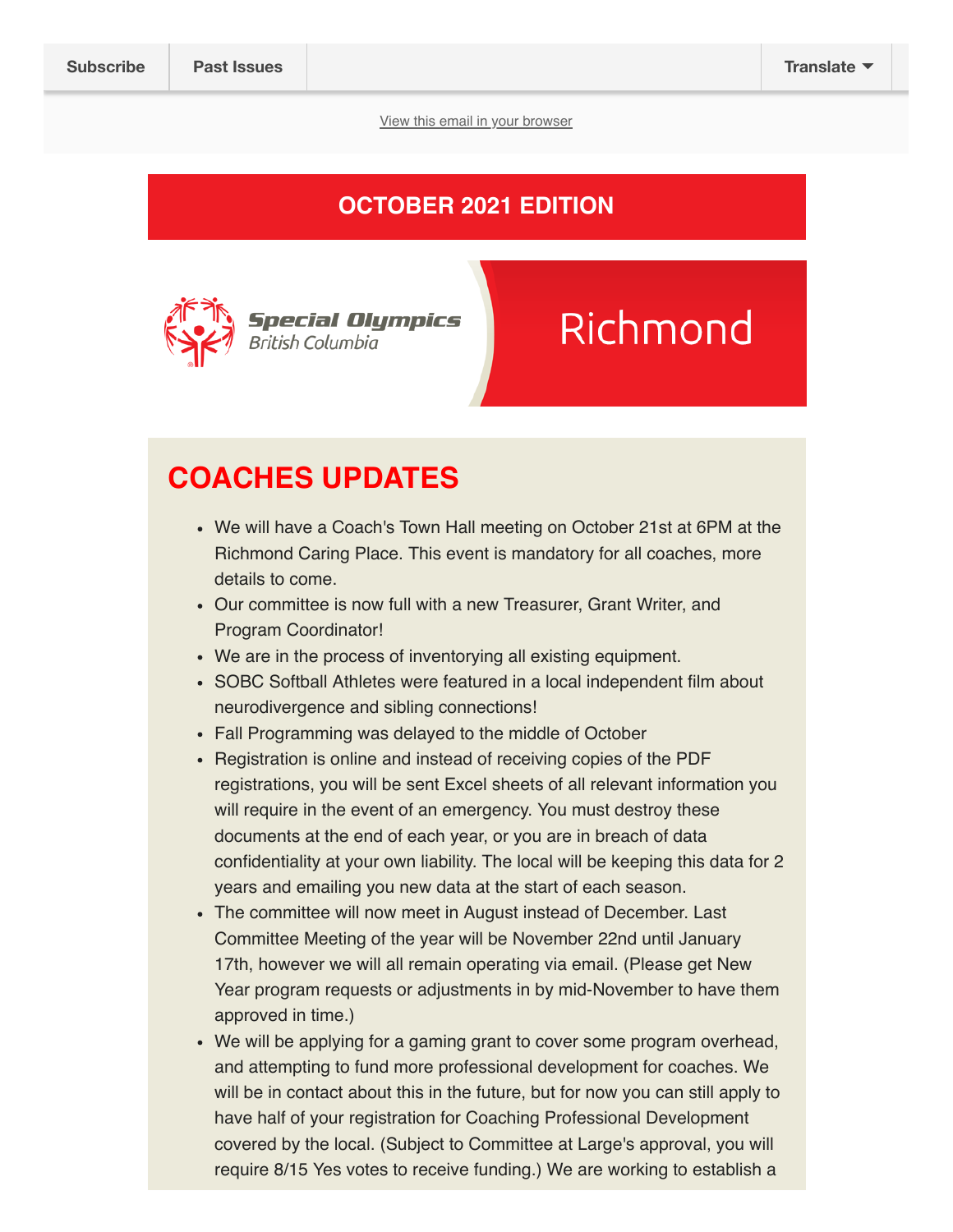budget for coach's PD, but for the time being, decisions will be made on the basis of|years of commitment, amount of hours invested towards the Subscribe **Past Issues** Translate **Proposed by Barnet Boundalism** Boundary Manus Manus Pranslate

local, and athlete council recommendation.

### NEW PROGRAM COORDINATOR



Hi everyone! My name is Jessica, and I am the new Program Coordinator for SOBC Richmond. As a previous program volunteer and Family, Fit & Friends Program Coach, I'm super excited to be on the back-end to support all you coaches during your programs this year.

If you have any questions or concerns at all, please feel free to reach out to me at: sobcrichmondpc@gmail.com.

I'd love to chat!

### COMMUNICABLE DISEASE PREVENTION

- Wear a mask when you're not running around
- Athletes and volunteers need to sign that they have their vaccination
- Spectators don't have to be vaccinated but have to be wearing masks and following facility guidelines
- Back to normal ratios, athletes and volunteers are allowed to cross over sports once again and participate in multiple programs (pending space)
- Equipment should be sanitized before and after sessions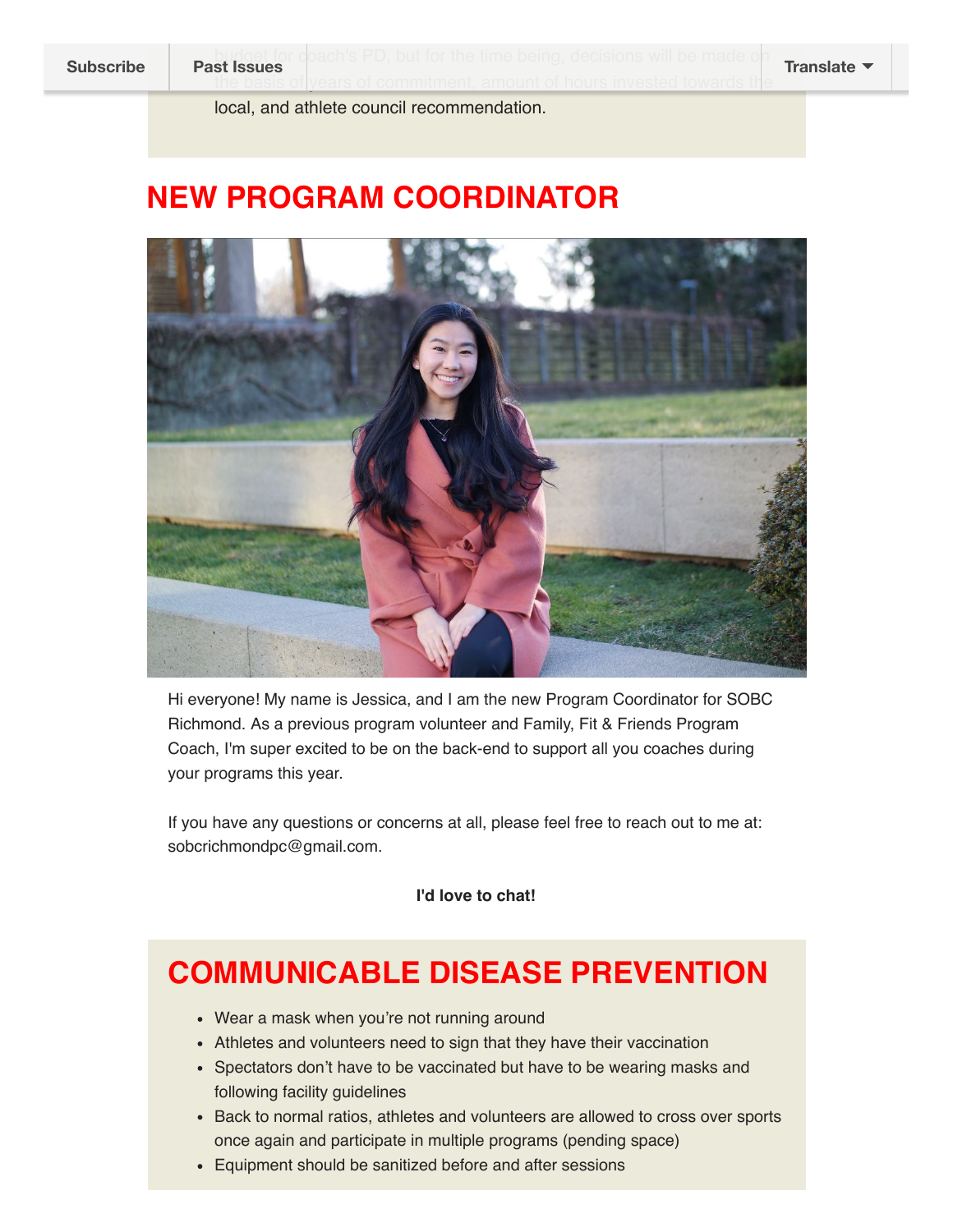- Individuals may bring and consume their own food or beverages but food or beverage should not be distributed
- Athletes should bring their own masks but we can provide them if they forget
- A face shield should be included in the First Aid Kit in the event of an injury including blood or bleeding that may spray at a responder
- 12 years or older MUST be vaccinated, exemptions are very hard to get, even with a doctor's note (handled by the Province, not the local, almost none have been approved)
- If you need any safety equipment for your program, please contact Dawn Thomson, our facilities coordinator ASAP, and we will arrange equipment to be dropped off to you.

### COACHING RESOURCES

\* These workshops are all free for SOBC Coaches

1. NCCP E-learning Modules (login once you have taken the NCCP Competitions Workshop with SOBC through your local): The Locker (coach.ca)

2. Free Recorded PD from SOBC and NCCP: Online Coach Education I Special Olympics British Columbia

3. Sports Rules and Resources Videos (Sport Specific): Sport Rules, **Resources | Special Olympics British Columbia** 

4. SOBC Basic Sports Skills Recorded Workshops (Sport Specific): Basic Sport Skills | Special Olympics British Columbia

5. Basic Guide to Functional Testing: **Functional Testing I Special Olympics** British Columbia

6. Athlete Health Resources with 8 Week Health Calendar: Athlete Health Resources | Special Olympics British Columbia (Updated every 8 weeks)

## UPCOMING ATHLETE EVENT

Happy October - It's spooky season!

SOBC will be hosting our online Halloween event via Zoom on October 30th at 6PM. There will be an in-home scavenger hunt, costume contest, tons of prizes, and of course, a dance party!

Be sure to remind your athletes about this spook-tacular event!